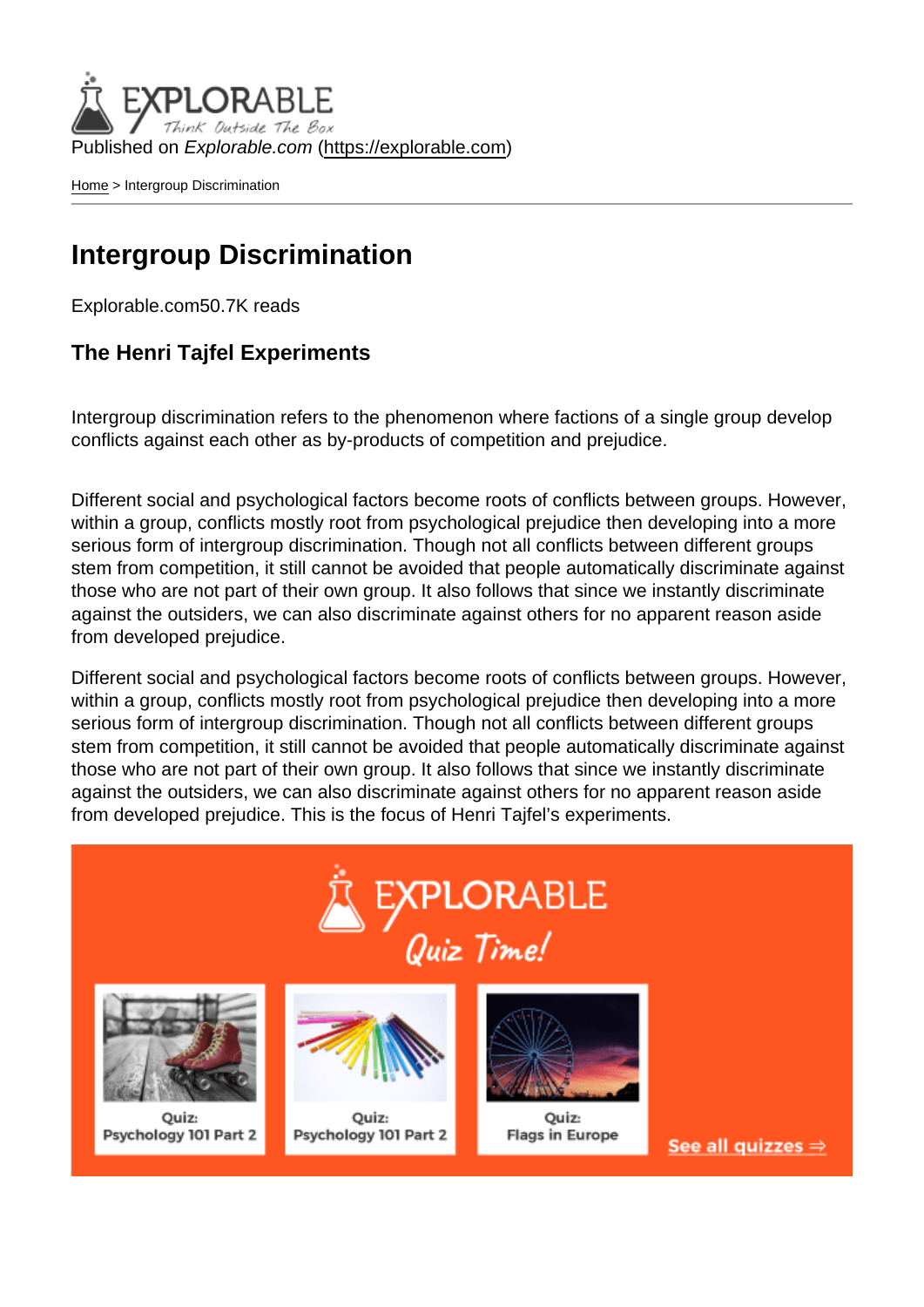# **Background of the Study**

Henri Tajfel conducted a series of experiments on intergroup discrimination in Bristol City in 1970. Tajfel's idea came from a Slovene friend who spoke about stereotypes that existed regarding immigrant Bosnians who originated from a poorer region of Yugoslavia. This was then related to the stereotypes that existed for our own immigrants and their British-born children. The paper questions the reasons that attributed to these negative stereotypes.

Tajfel's experiments focused on the behavior of an individual towards both other in-group members and outgroup members. The subjects in the study were presented with a clear alternative to discriminating against the outgroup.

### **Methodology**

All of the participants in Tajfel's study were aged 14 to 15 and attended the same educational institution in Bristol – same year group and occupied a common school house. A total of 64 individuals were asked to participant in the study.

The experiment consisted of 2 distinct parts. The first part aimed to establish an intergroup categorisation while the second part aimed to assess the effects of the said categorisation on intergroup behavior.

In the first part of the experiment, the group was randomly divided into two where each group consisted of 8 participants. The experimenters however told the participants that they were categorised according to their scores in tests they just previously took.

In the test, each of the participants was to allocate amounts to another group member without awarding any money to himself. They were next asked to allocate amounts to two members of the out-group. In the experimental condition, the participants were given a matrix where the top row contained the amounts they will be awarding to a fellow group member, and the bottom row contained amounts that will be awarded to members of the other group. The results later on showed whether subjects ended up discriminating against the out-group or not.

From the first part of the experiment, it was found that majority of the participants significantly allocated greater amounts to members of their own group compared to the outsiders. In the other two conditions, amounts were allocated in a fair manner.

On the second part of the study, the experimenters were aiming to find out the type of strategy used by the boys when allocating points.

### **Results**

The primary aim given to the boys was to maximise the profit. However, they were given the choice whether to maximize the profit for everyone to enjoy, or for just their own group to enjoy. The results showed that a significant majority chose to allocate money for the good of only their own group.

It was also found that the boys were more concerned in creating as much difference as possible between the amounts allocated to each group than consolidating a greater amount